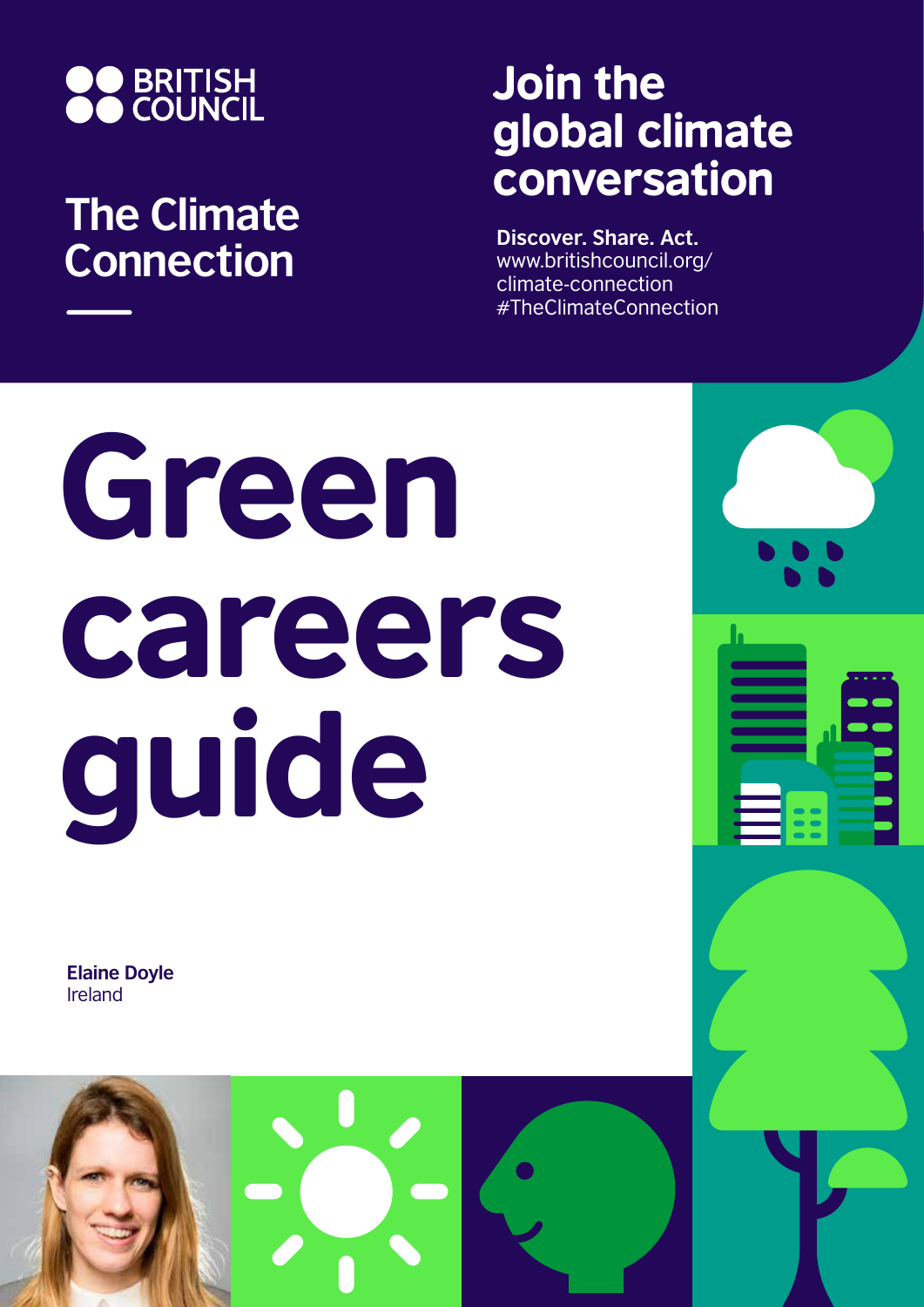## Elaine Doyle Ireland



I have brought sustainability in to my studies, working day, volunteering and everyday play over the last 15 years and there is no end in sight.

I studied manufacturing engineering and my first role was in the bio pharma industry, while it was interesting and useful I felt there was something else for me. This lead to working in a waste management company. Working in this area showed me it wasn't perfect but it was where I needed to be and my career and volunteering work have weaved me in and out of the area of litter since.

I wanted to learn and experience as much as I could about sustainability at home and abroad and see where I could offer help and ideally make a living.

After two months backpacking in Australia awed by its vastness I was getting ready to study a Masters in Sustainable Development and I felt green energy was the answer and my path but while volunteering in a National Park in Northern Ghana I began to feel while big technological changes like energy are vitally important the real change was about people, especially seeing how man-made climate change affects those most vulnerable. Studying Sustainable Development really cemented in me the need for all walks of life to see the bottom line as not only profit but equally people and planet, especially those with the power to do so which includes all of us in our everyday actions.

After graduating I veered in to environmental education and arrived for a while in wind energy before the recession hit. Jobs in wind farm development were few and far between and my path lead me to community development, social entrepreneurship and sustainable

development with a stint in a company reimagaing foodwaste before landing me where I am now working in Clean Coasts, the Coastal Programmes department of An Taisce. I work on an anti litter campaign educating people on the connection between their actions at home and the ocean. While these changes can seem small, combined they have great outcomes.

Volunteering has been a big part of my life, especially in the last 15 years. After Ghana I was lucky enough to be awarded a scholarship with EIL to work on environmental projects in Guatemala which earned me a Global Citizen Award. Seeing other parts of the world really cements where and how sustainability can be impactful and see who will really be the victims of climate change. I spent many years continuing my volunteering with EIL on various committes and the Board of Directors to promote the benefit of cross cultural travel, unfortunately something we cannot do at this time.

While my family is growing my travel is restricted, not to mention because of a global pandemic, but I sit on the Board of Directors of Engineers Without Borders. This allows me to feel like I am make an impact and maybe someday visit the projects in the Global South we have contributed to.

My path has also lead me to some great projects and many adventures, as a Climate Advocate with the British Council a small team of us created a children's book about climate change and had the privilege of spending a week in Eden. I was a runner up in FameLab talking about the benefits of biochar, a topic I continued in a TedX talk which lead me to competing in a social enterprise competition in Uganda with Ben and Jerry's and than a business pitching competition in Amsterdam with Climate Launchpad.

#TheClimateConnection www.britishcouncil.org/climate-connection